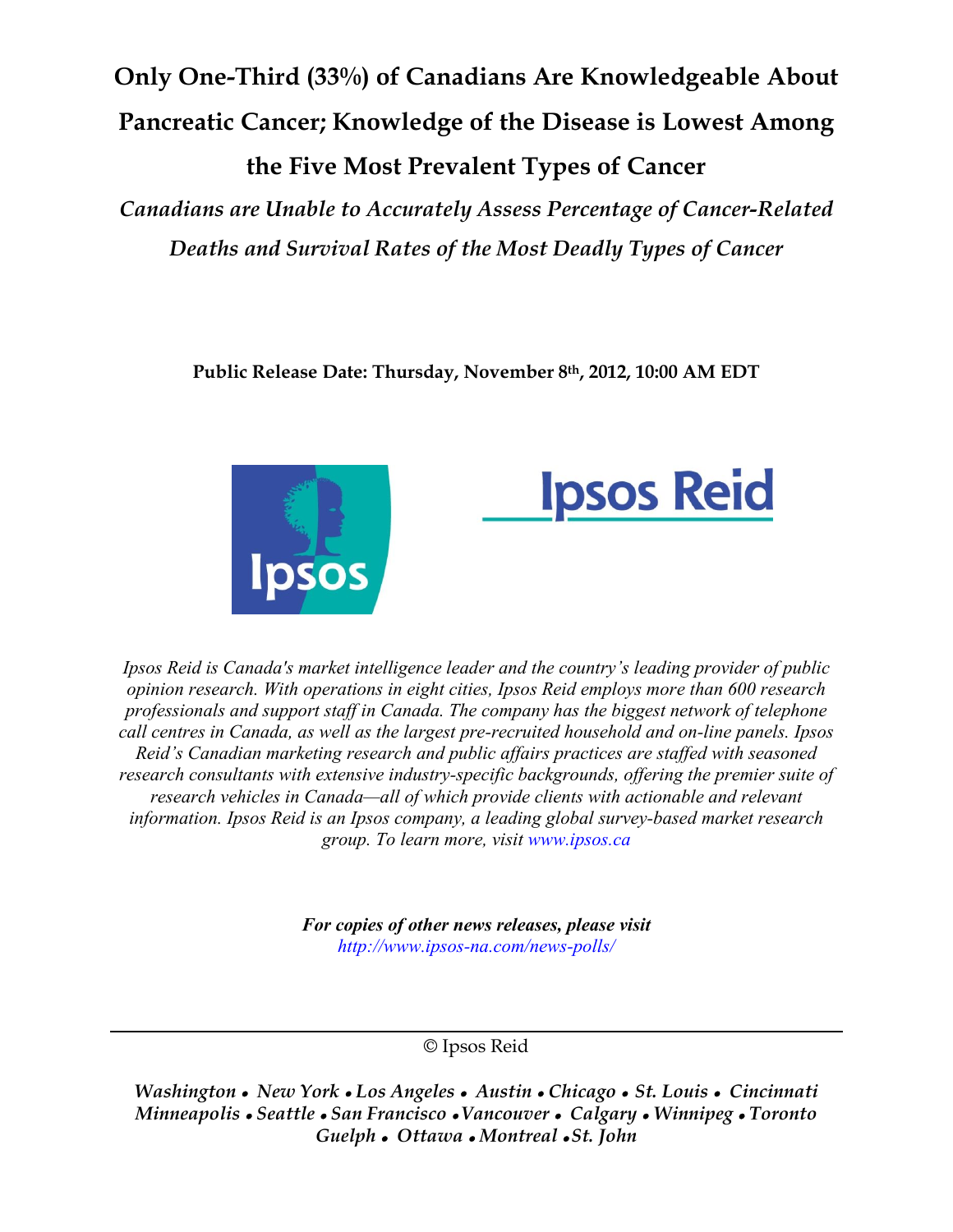

# Only One-Third (33%) of Canadians Are Knowledgeable About Pancreatic Cancer; Knowledge of the Disease is Lowest Among the **Five Most Prevalent Types of Cancer**

Canadians are Unable to Accurately Assess Percentage of Cancer-Related Deaths and Survival Rates of the Most Deadly Types of Cancer

**Toronto, ON - Only one-third (33%) of Canadians are 'knowledgeable' (6% very/27%)** somewhat) about pancreatic cancer, showing no increases from those who answered similarly in 2011, according to a new poll by Ipsos Reid on behalf of Ipsos Charity Trust's pancreatic cancer initiative and Pancreatic Cancer Canada. Conversely, two-thirds (68%) feel they are 'not knowledgeable' (18% not at all/50% not very) when it comes to pancreatic cancer.

Knowledge of pancreatic cancer (33%) is also lowest among the five most prevalent types of cancer. More Canadians claim to be 'knowledgeable' about colorectal cancer (41%, +8 pts.), prostate cancer (56%, +23 pts.), while more than twice as many Canadians feel they're 'knowledgeable' about lung cancer  $(67\%$ , +34 pts.) and breast cancer  $(73\%$ , +40 pts.).

When asked if they personally know someone who has survived these types of cancer, far fewer Canadians know someone who is a pancreatic survivor. Only 6% of Canadians know someone who has survived pancreatic cancer, compared to 96% of Canadians who don't know any such survivors. Two in ten Canadians know someone who has survived either colorectal  $(19\%)$  or lung cancer  $(22\%)$ , while four in ten  $(36\%)$  know someone who has survived prostate cancer. Six in ten (60%) Canadians know of someone who has survived

© Ipsos Reid

#### $-1-$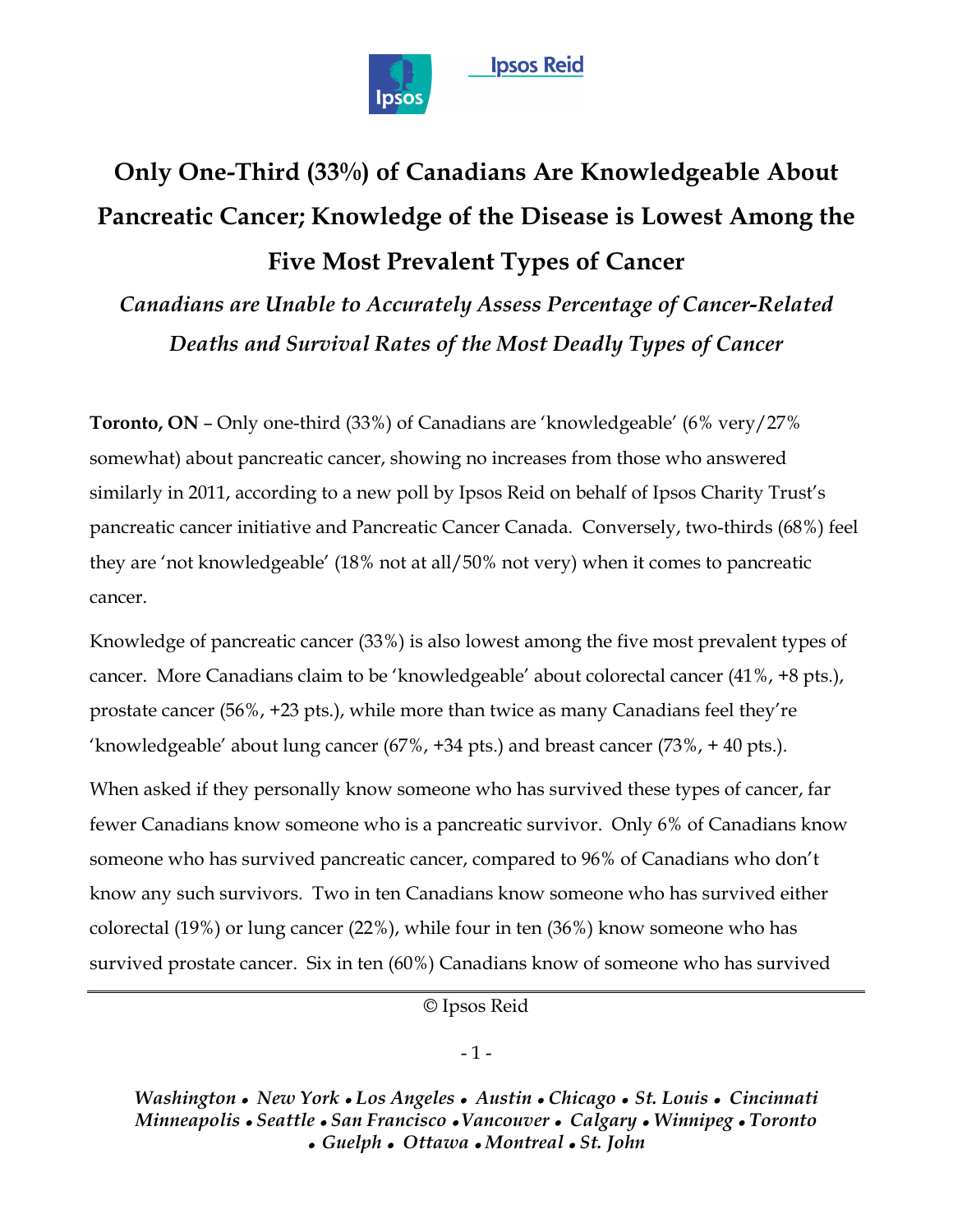

# **Ipsos Reid**

breast cancer, which is ten times more likely than knowing a survivor of pancreatic cancer. The likelihood of knowing someone who has survived any of these forms of cancer has not changed since last year with the exception of knowing someone who has survived prostate cancer (-7 pts. from 2011).

# Canadians Unable to Accurately Assess Percentage of Cancer-Related Deaths and *Survival Rates of Most Deadly Cancers*

Combined, these five types of cancer are responsible for approximately 60% of all cancerrelated deaths, although Canadians are generally unable to accurately estimate the annual proportion of deaths attributed to each type of cancer. Canadians are most likely to overestimate the cancer-related deaths for breast cancer  $(+8 \text{ pts.})$ , prostate cancer  $(+5 \text{ pts.})$ , and pancreatic cancer (+3 pts.). On the other hand, Canadians are most likely to underestimate these percentages caused by lung cancer (-10 pts.) and colorectal cancer (-3 pts.). The following table outlines the estimated percentage of cancer-related death caused by each cancer type (adding up to 60%) and the actual percentage caused by these diseases while showing how each is over/under-estimated:

| <b>Cancer Type</b> | Estimated % of Cancer-<br><b>Related Deaths</b> | Actual % of Cancer-<br><b>Related Deaths</b> | <b>Difference</b><br>(Mean - Actual) |
|--------------------|-------------------------------------------------|----------------------------------------------|--------------------------------------|
| Lung cancer        | 17%                                             | 27%                                          | $-10$ pts.                           |
| Breast cancer      | 16%                                             | 7%                                           | $+9$ pts.                            |
| Prostate cancer    | 10%                                             | 5%                                           | $+5$ pts.                            |

© Ipsos Reid

#### $-2-$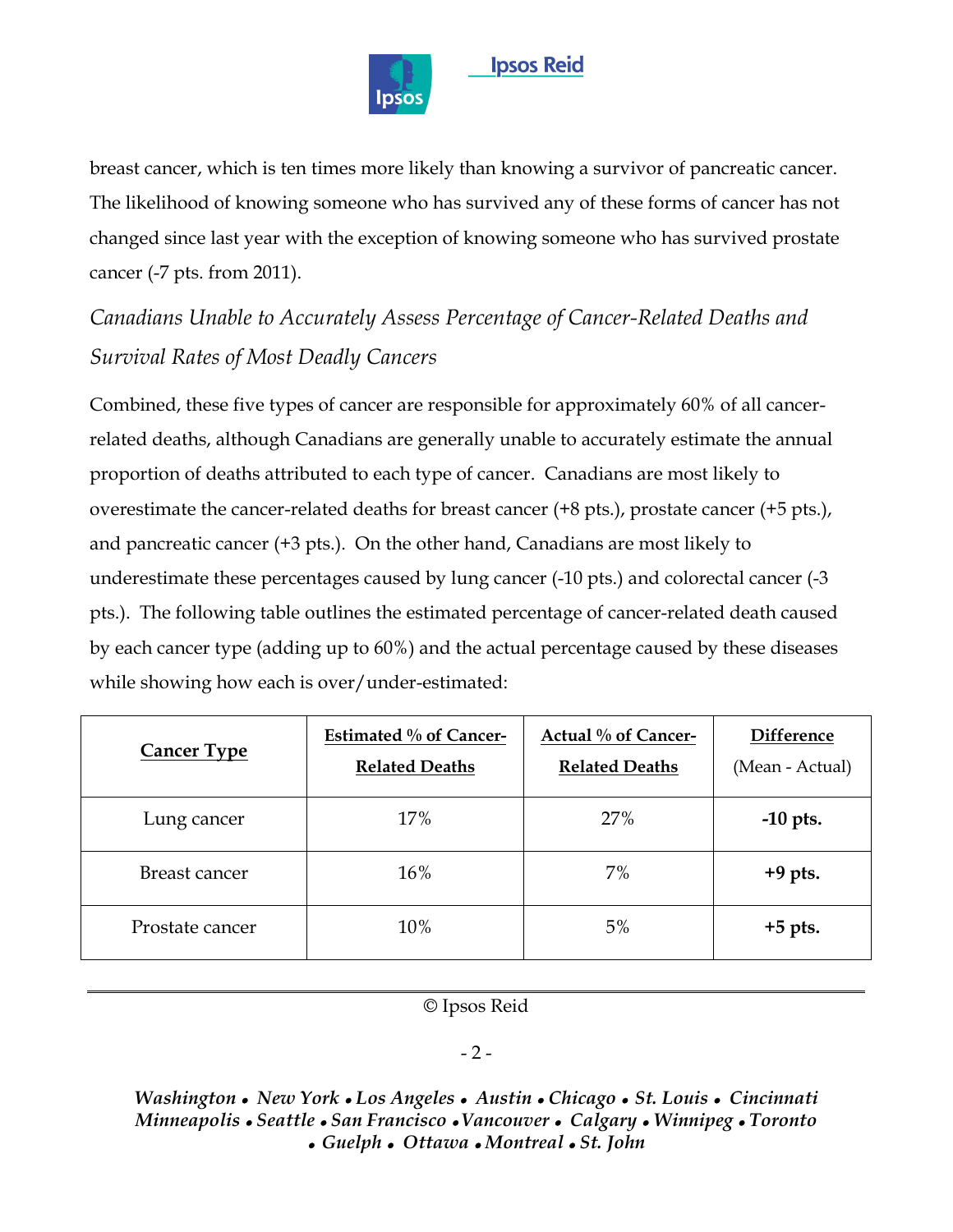

| Colorectal cancer | 9% | 12% | $-3$ pts. |
|-------------------|----|-----|-----------|
| Pancreatic cancer | 8% | 5%  | $+3$ pts. |

Of these five cancer types, prostate cancer has the highest five year survival ratio with 96% of those diagnosed with prostate cancer surviving for at least five years. When it comes to the remaining four types, however, Canadians overestimate the survival rate for lung cancer (+12) pts.) and most overestimate the survival rate for pancreatic cancer (+22 pts.). Conversely, Canadians underestimate the survival rate for breast cancer (-35 pts.) and colorectal cancer (-25 pts.). The table below shows how much each of the four cancer types with the least prevalent survival rates are over/under-estimated:

| <b>Cancer Type</b> | <b>Estimated Survival Rate</b> | <b>Actual Survival Rate</b> | Difference<br>(Mean - Actual) |
|--------------------|--------------------------------|-----------------------------|-------------------------------|
| Lung cancer        | 28%                            | 16%                         | $+12$ pts.                    |
| Breast cancer      | 50%                            | 88%                         | $-33$ pts.                    |
| Colorectal cancer  | 38%                            | 63%                         | $+25$ pts.                    |
| Pancreatic cancer  | 28%                            | 6%                          | $+22$ pts.                    |

When it comes to government involvement to help combat pancreatic cancer, nearly all Canadians believe that governments in Canada should work together to create a pancreatic

© Ipsos Reid

#### $-3-$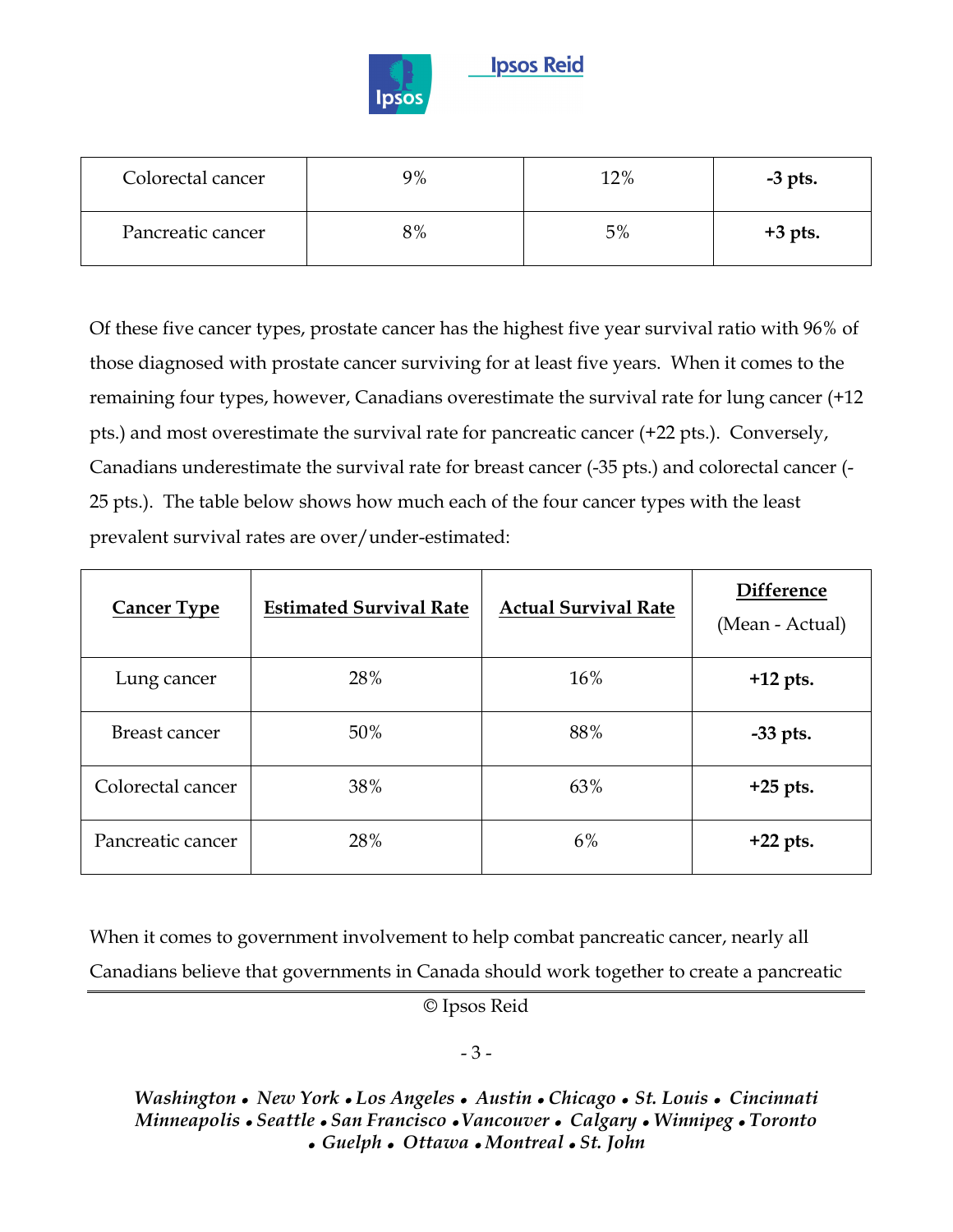

### **Ipsos Reid**

cancer strategy. 96% of Canadians 'agree' (52% strongly/44% somewhat) that 'governments in Canada should cooperate to create a pancreatic cancer strategy with a goal of increasing research funding and doubling the survival rate of patients who are diagnosed with pancreatic cancer over the next five years', up 3 points from last year. Only 4% of Canadians 'disagree' (1% strongly/3% somewhat) that governments shouldn't cooperate to develop such a strategy.

While all Canadians are in agreement when it comes to creating a government strategy to combat pancreatic cancer, when it comes to donating toward cancer care and cancer research Canadians are divided. Six in ten (57%) Canadians believe that donations towards cancer care and research should be made centrally so that a team of knowledgeable health professionals and scientists can direct these funds towards the cancers and treatments most needed. Four in ten (43%), however, believe that people should donate to the cancer type of their choice even if that leaves treatment and research into lesser cancers underfunded.

© Ipsos Reid

#### $-4-$